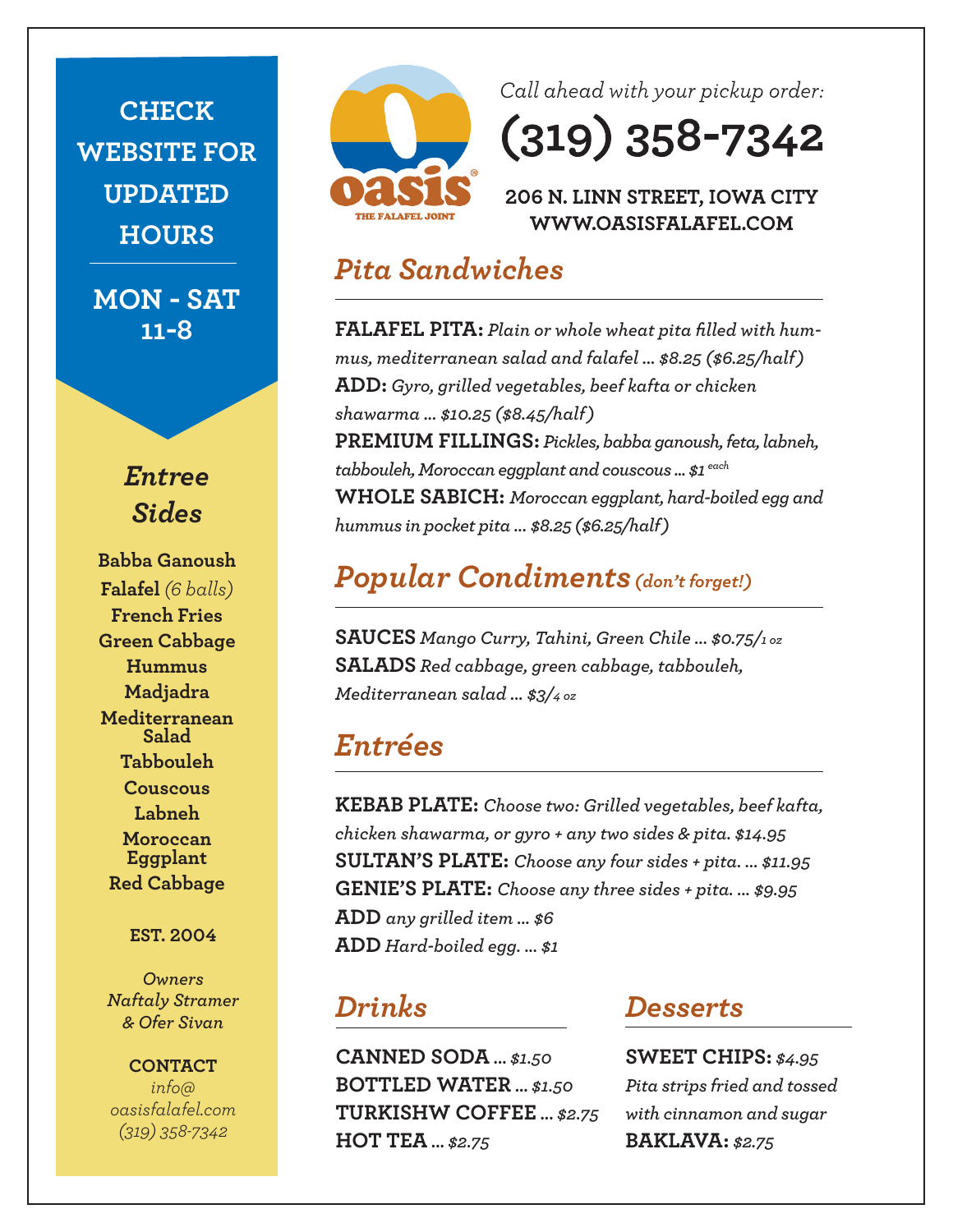

Call ahead with your pickup order:

# $(319) 358 - 7342$

206 N. LINN STREET, IOWA CITY WWW.OASISFALAFEL.COM

## *Box Lunch*

*Includes half-pita sandwich, 4oz salad/spread, 1oz Mango Curry & 1oz Tahini, fork & napkin. Mininum order 10.*

### ITEM

**FALAFEL GRILL ITEM**

### **BOX LUNCH**

*4oz options Med Salad Red Cabbage Green Cabbage Hummus Tabbouleh*

### PRICE

*\$11.50/each \$13.70/each*

**BOX LUNCH**  *Grill Item Chicken Shawarma Beef Kafta Gyro*

## *Catering Guide*

**PITA FALAFEL GRILLED ITEM SALADS/SPREADS CONDIMENTS BAKLAVA**

**SERVING UTENSILS SILVERWARE PLATES**

### ITEM SUGGESTED SERVING

*1/2 pita per guest 2-3 balls guest 1-2 grilled item per guest 8-16 oz per guest 1-2 oz per guest 1/2-1 baklava per guest*

*\$1.5 each \$0.50 per guest \$0.50 per guest*

**CHECK WEBSITE FOR UPDATED HOURS**

**MON - SAT 11-8**

**BEST OF THE CRANDIC LITTLE VILLAGE** 

**BEST RESTAURANT FOR DELIVERY/ TAKEOUT** 

**BEST FRIES** 

**BEST MIDDLE** EASTERN/

**MEDITERRANEAN CUISINE OR MARKET** 

**BEST OF THE AREA** PRESS-CITIZEN **BEST VEGETARIAN BEST GYRO BEST ETHNIC**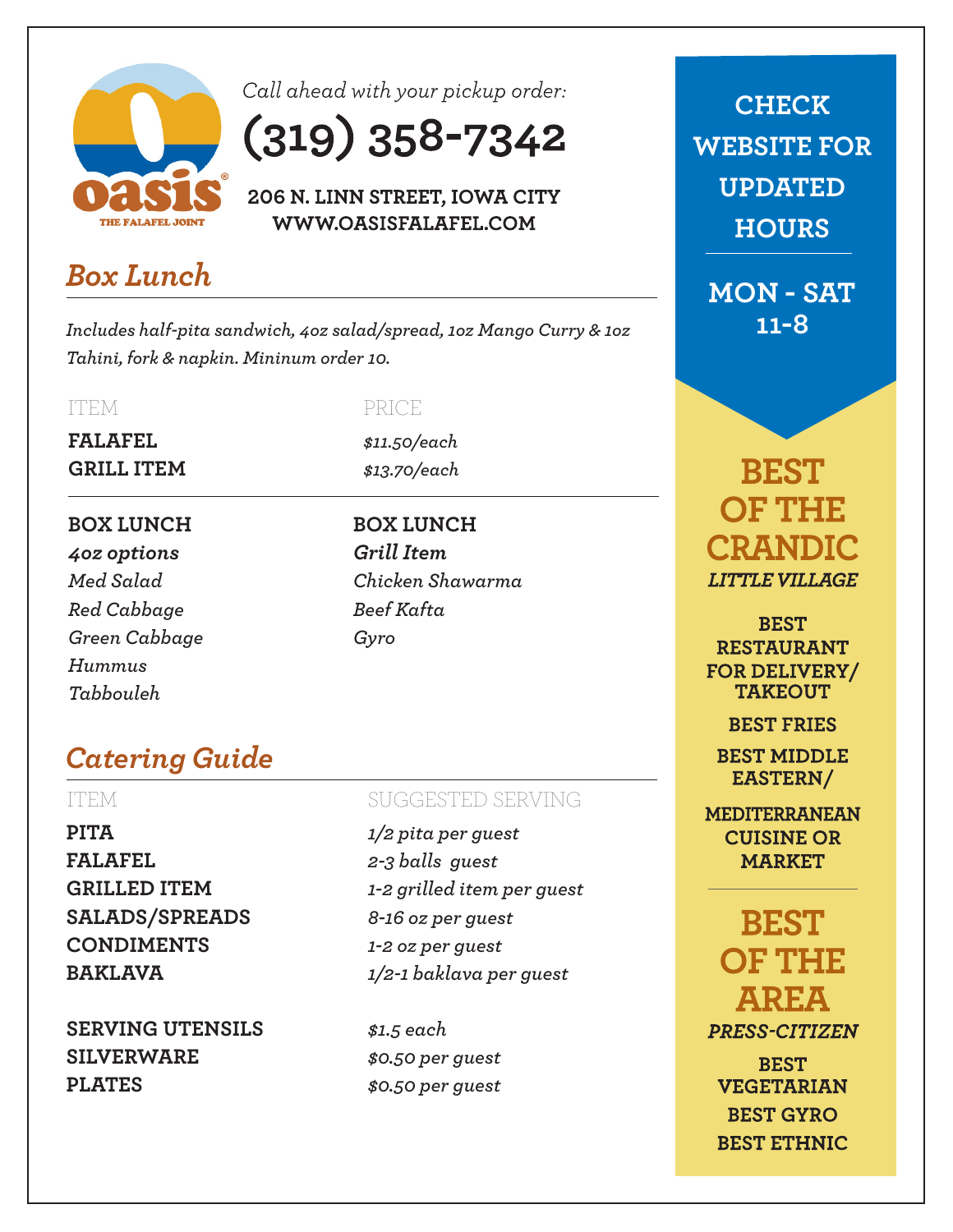**CHECK WEBSITE FOR UPDATED HOURS**

**MON - SAT 11-8**

**TAKE HOME OASIS FALAFEL CATERING & BULK ITEMS** 

> **OASIS BUCKS**

**GIFT CARDS AVAILABLE** 

**Free** delivery for orders over \$100, when available.



206 N. Linn Street, Iowa City Call ahead: (319) 358-7342 Order online: www.OasisFalafel.com

## *A La Carte Sides*

| <b>FRENCH FRIES</b>                                 | $$3.95 \frac{\text{sm}}{\text{m}}$ /\$5.95 $^{lg}$ |  |  |  |
|-----------------------------------------------------|----------------------------------------------------|--|--|--|
| FALAFEL APPETIZER                                   | $-$ /\$4.506 balls                                 |  |  |  |
| SOUP                                                | $$4.50$ /\$5.95                                    |  |  |  |
| MADJADRA                                            | $-$ /\$3.95                                        |  |  |  |
| <b>GREEK SALAD</b>                                  | $-$ /\$5.45                                        |  |  |  |
| PITA CHIPS                                          | $-$ /\$4.95                                        |  |  |  |
| <b>GRILLED ITEM</b>                                 | $-1/56$                                            |  |  |  |
| Gyro portion, Chicken shawarma, grilled vegetables, |                                                    |  |  |  |
| Beef kafta (2 patties)                              |                                                    |  |  |  |
| <b>SALADS &amp; SPREADS:</b>                        | $$3^{4 \text{ oz}}$$ /\$5.50 <sup>80z.</sup>       |  |  |  |
| Babba ganoush, green cabbage, feta, hummus,         |                                                    |  |  |  |
| Mediterranean salad, red cabbage, olives, pickles,  |                                                    |  |  |  |
| tabbouleh, labneh, couscous, Moroccan eggplant      |                                                    |  |  |  |
| PITA (plain or whole wheat)                         | $$1.25$ (\$6/bag of six)                           |  |  |  |
|                                                     |                                                    |  |  |  |

## *Deli Tubs*

| ITEM                       | 4 OZ | 8 oz  | 16 oz | -32 oz |
|----------------------------|------|-------|-------|--------|
|                            |      |       |       |        |
| <b>TAHINI</b>              | \$3  | \$5.5 | \$10  | \$18   |
| <b>MANGO CURRY</b>         | \$3  | \$5.5 | \$10  | \$18   |
| <b>HOT SAUCE</b>           | \$3  | \$5.5 | \$10  | \$18   |
| <b>HUMMUS</b>              | \$3  | \$5.5 | \$10  | \$18   |
| <b>BABBA GANOUSH</b>       | \$3  | \$5.5 | \$10  | \$18   |
| <b>MORROCAN EGGPLANT</b>   | \$3  | \$5.5 | \$10  | \$18   |
| <b>RED CABBAGE</b>         |      |       |       |        |
| <b>GREEN CABBAGE</b>       | \$3  | \$5.5 | \$10  | \$18   |
| <b>TABBOULEH</b>           | \$3  | \$5.5 | \$10  | \$18   |
| <b>MEDITERRANEAN SALAD</b> | \$3  | \$5.5 | \$10  | \$18   |
| <b>PICKLES</b>             | \$3  | \$5.5 | \$10  | \$18   |
| <b>OLIVES</b>              | \$3  | \$5.5 | \$10  | \$18   |
| <b>COUSCOUS</b>            | \$3  | \$5.5 | \$10  | \$18   |

**MADJADRA** *\$3.95/ 12 oz \$10/ quart \$20/ 2 quarts* **GREEK SALAD** *\$5.45/ side salad \$10/ quart \$20/ half pan*